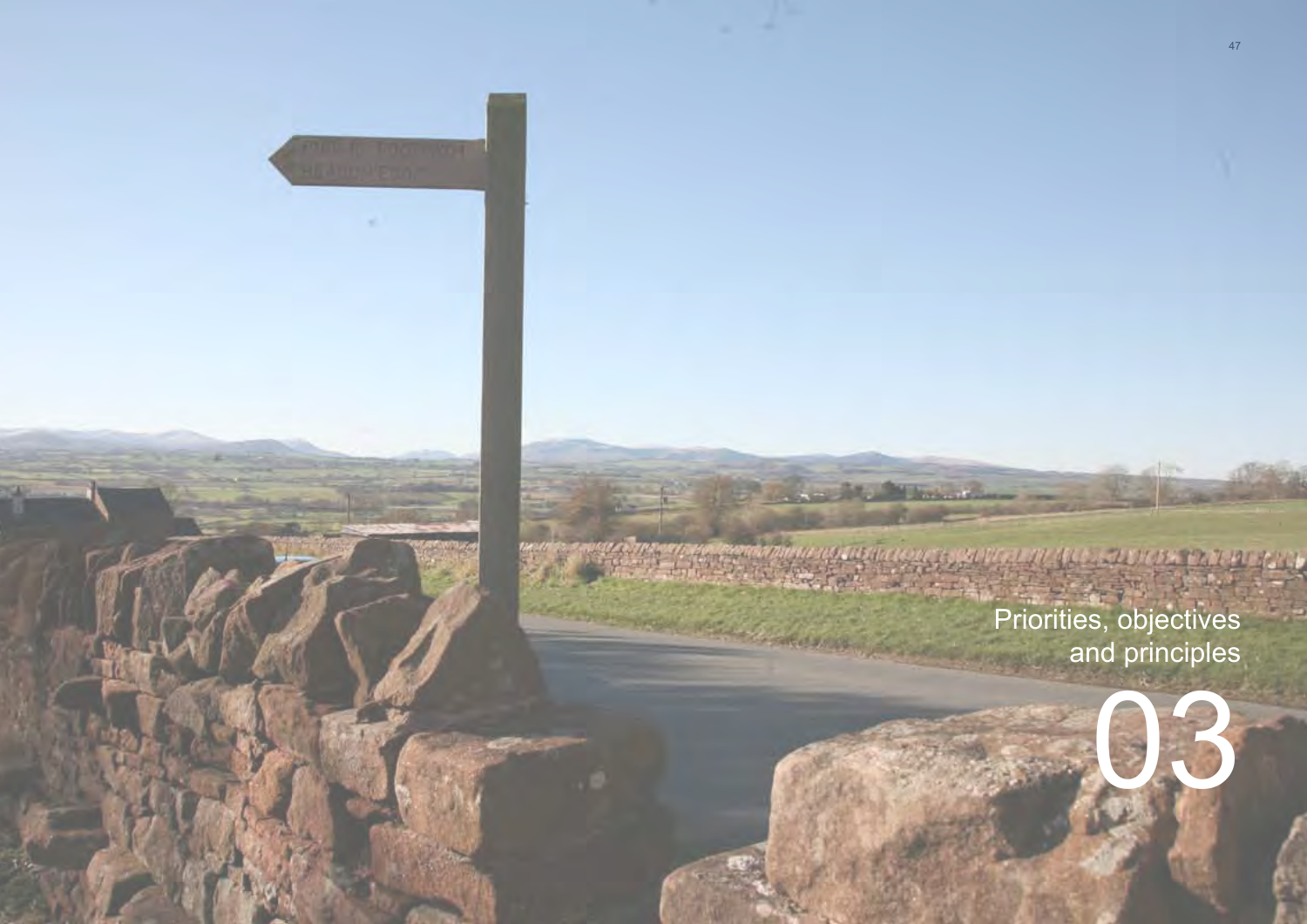## **Strategic priorities 3.1/**

Getting an understanding of Penrith and the drivers and constraints affecting development has been supported by the formation of the focussed project steering group. Baseline research has been augmented by steering group review and wider consultations.

Wider consultation has provided opportunity for a wide audience of stakeholders to comment upon the most important issues and opportunities: what are the key priorities for Penrith, in terms of new development and growth?

The following key priorities have been repeatedly expressed across the consultation sessions and through Steering Group collaboration.

## **Connections to and from the M6**

Penrith's relationship with the M6 at its junction with the A66 is unanimously considered a major asset that defines the form and function of the town. Efficient, free flowing access to and from the M6 is high in the list of priorities as this is recognised as vital to the local economy – supporting the promotion of Penrith as a premium business location, supporting the visitor economy, and supporting the daily travel patterns of many residents. Although there are aspirations to see Penrith develop more sustainable travel patterns, with reduced reliance on the private car, the M6 is and will continue to be a very high profile asset.

This is also about creating a strong 'front door' into Penrith – a recognition that the M6 will continue to be a primary interface for visitors. Growth needs to take place in a way that maintains strong connections to and from the M6 via attractive and well managed routes. This should include maximising opportunities to channel financial contributions from new development into highway improvement and also promoting the use of Junction 41 to take pressure off the overburdened junction 40.

**Managing Traffic flows** 

The coalescence of major transport routes at Penrith is both a key asset and a significant threat. in terms of traffic volumes passing through the area. This is a particular issue with regards the A6: although the spine of the town and performing both a strategic and local traffic function, historically it has caused management issues given the lack of relief by orbital routes.

With a substantial level of growth anticipated. consultees have highlighted the need for a holistic strategy which ensures that development on the periphery through urban extension is complimented by improvements in the centre. This is important if new residents are to be attracted into the town centre and if its pedestrian environment and experience is to be enhanced. This issue is heightened by the Penrith New Squares development proposals.

The need for better managed flows also extends to employment locations and sectors - the importance of managing the movement of HGVs out of the town centre. Associated with this is an idea that orbital movement could be created by a new bridge over the West Coast Mainline, perhaps linked with the expansion of Eden Business Park. **Improved Social Infrastructure**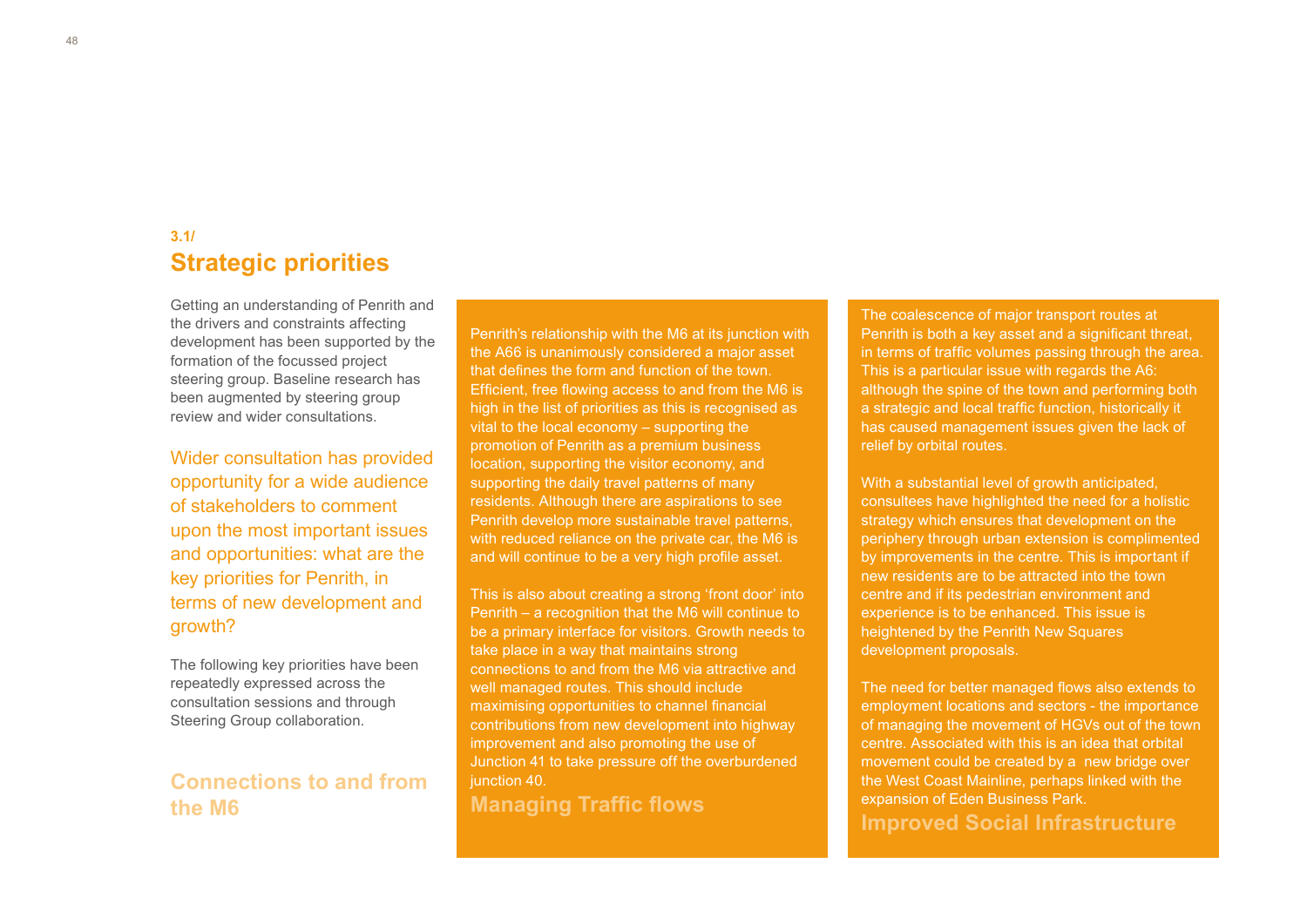Penrith's social infrastructure offer – e.g. schools, healthcare, recreation and community facilities – was considered by most consultees to be strong, offering a range of high quality services and facilities.

However, there was clear consensus that;

a) There is insufficient capacity amongst existing primary schools to accommodate new pupils in any great numbers (consultees offered the opinion that existing primary schools have no space for *any* new pupils), and;

b) The current distribution of healthcare facilities does not favour ease of access by communities located to the north of Penrith, by transport modes other than the car.

All consultees stressed the need to ensure that growth is underpinned by significant investment in social infrastructure provision. This should at the very least include on -site provisions such as childrens' play and open space, but could extend to the construction of one, or even two, new primary schools.

**Local needs and affordable housing**

Consultees have reiterated anecdotally the evidence translated by the Core Strategy relating to the relatively high prices of houses within Eden district and the difficulties experienced by local people, especially younger people, purchasing homes - often finding themselves priced out of the market.

The policy objectives of the Core Strategy are supported by the majority of consultees, with acknowledgement that - where viable - the maximum number of affordable dwellings should be delivered from new housing development over the period of the plan.

Notwithstanding, consultees were keen to stress the need for flexibility and judgement when seeking affordable housing provision.

### **Widening the employment offer**

Many consultees have expressed concern and frustration at the lack of diversity with the town's employment mix. Two key priorities have been expressed in connection with this;

a) Recognition of an imbalance in the current sector mix and in particular the dominance of lower skilled jobs in the market. Consultees considered there to be a lack of higher paid job opportunities that can attract and retain higher skilled, economically active residents. Graduates were often stated as a specific target, both in terms of retaining those from the University of Cumbria and attracting back those young people who have grown up in Eden but left to study in other towns and cities.

b) Recognition that the strategic accessibility of the town by key road links (in particular the M6 / A66 junction) is not being maximised, and in particular the market for warehousing and distribution space is not be capitalised upon.

It is important that a strategic masterplan that ostensibly seeks to manage housing growth also identifies complimentary employment development opportunities.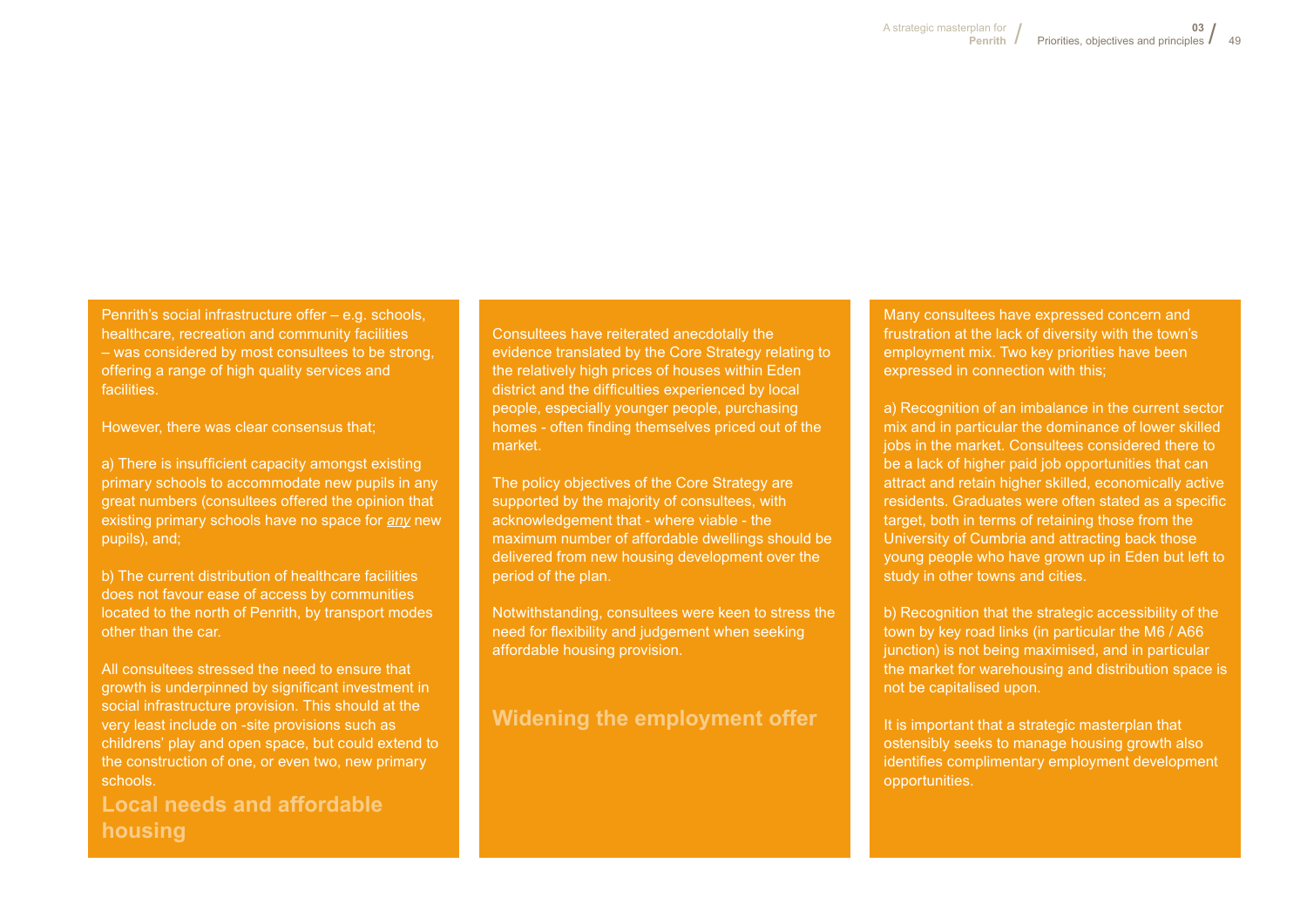## **Development objectives 3.2/**

The strategic priorities can be refined as a series of more specific objectives for development and growth in and around Penrith. The development objectives listed here are an amalgamation of the strategic priorities described at 3.1, the baseline research summarised at section 2, and sources of masterplanning and urban design guidance, such as;

- Creating Successful Masterplans (CABE, 2011)
- Large Scale Urban Design: Getting the Big Picture Right (CABE, 2010)
- By Design Urban Design in the Planning System: Towards Best Practice (DETR / CABE 2001)
- By Design Better Places to Live (DLTR 2001)
- Urban Design Compendium (English Partnerships / Housing Corporation, 2000)
- Urban Design Compendium 2 (English Partnerships / Housing Corporation, 2007)

These development objectives have shaped the proposed set out in the strategic masterplan document, having helped in particular to compare the relative strengths and weakness of different growth scenarios and options considered along the way.

The objectives will continue to be used to guide and assess site-specific development proposals in the future and provide common ground on the expectations that need to be met.

# **process**

The masterplan will feed the Housing DPD and create the basis for development that helps to deliver key planning policy objectives.

- A1 Create a clear and robust evidence base to inform housing allocation and phasing through the Housing DPD
- A2 Ensure that development helps to deliver appropriate mitigation for associated traffic impact in all areas of the town, including the town centre
- A3 Ensure that development is planned around and delivers appropriate social infrastructure, including open space
- A4 Help create balanced and sustainable neighbourhoods that are strengthened by new housing and new employment opportunities

## **B / Support**

## **communities**

The strategic masterplan must support and enhance the idea of communities – places which create a sense of togetherness and foster shared values.

- B1 Create a plan for development that has the support of a wide range of stakeholders, including the views of existing residents
- B2 Help to ensure that new development has positive consequences for existing communities, for example supporting the viability of services
- B3 Ensure that development delivers housing that is affordable and accessible to local people
- B4 Ensure that development makes a positive contribution to social infrastructure provision that is accessible to existing and new residents alike

## **infrastructure network**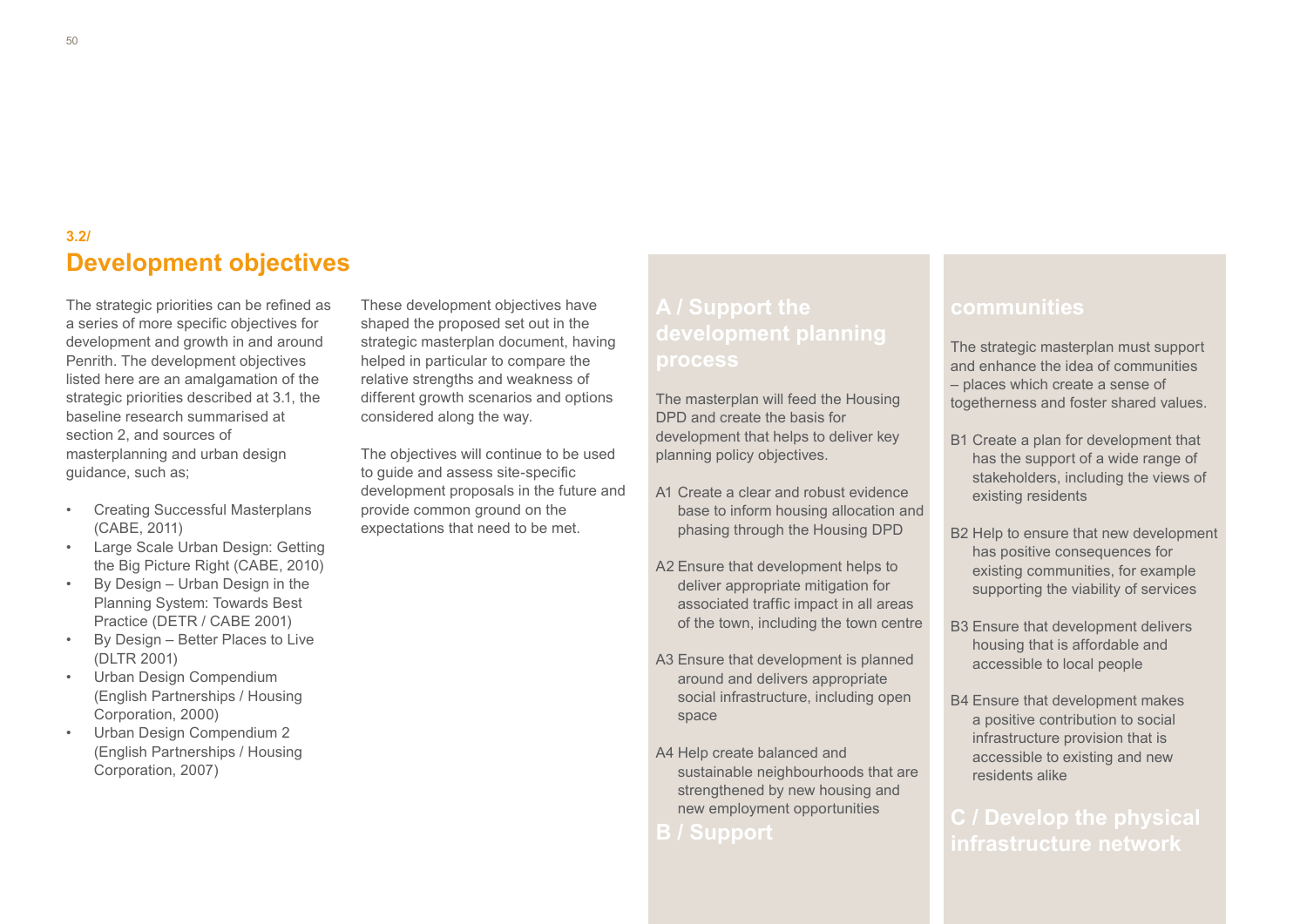Development locations must be accessible and deliver sustainable physical infrastructure.

- C1 Development must contribute to new physical infrastructure in and around Penrith including roads and services
- C2 Development should help create improved connections between neighbourhoods and the strategic highway network
- C3 Development must be managed to ensure compatibility with the proposed upgrade to waste water treatment works
- C4 Development should help facilitate if feasible - the creation of a new road bridge over the West Coast Main Line

## **environments**

Going forward, development must maximise the special setting and sense of place of Penrith, and take responsibility for environmental impacts.

- D1 Development must be based on design principles that are specific to Penrith, and that enhance its sense of place (see section 3.3)
- D2 Development must be sensitive to visual impact and landscape character, and ensure it does not harm environmental and heritage assets such as the Eamont Valley
- D3 Development must minimise flood risk and ensure appropriate mitigation
- D4 Development should contribute to more sustainable and functional movement patterns especially by improving connections through existing residential areas for pedestrians and cyclists, and from the edge of Penrith into town centre

Development needs to be planned to creates a balance between new housing and employment provision, and also

maximise the diversity, accessibility and connectivity of employment locations.

- E1 Create strong pedestrian / cycle linkages between housing and employment areas
- E2 Respond to and raise existing developer and market aspirations
- E3 Meet the Core Strategy target of creating 30ha of employment land
- E4 Create opportunities for delivering a mix of B1, B2 and B8 employment uses

quality and characteristics of development, there's little point the masterplan defining development concepts that cannot or will not be built out by developers.

- F1 The masterplan needs to be based on a form and mix of development that can be delivered in the shortmedium term.
- F2 The masterplan must be positive about design aspirations but also be realistic about what developers are able to achieve.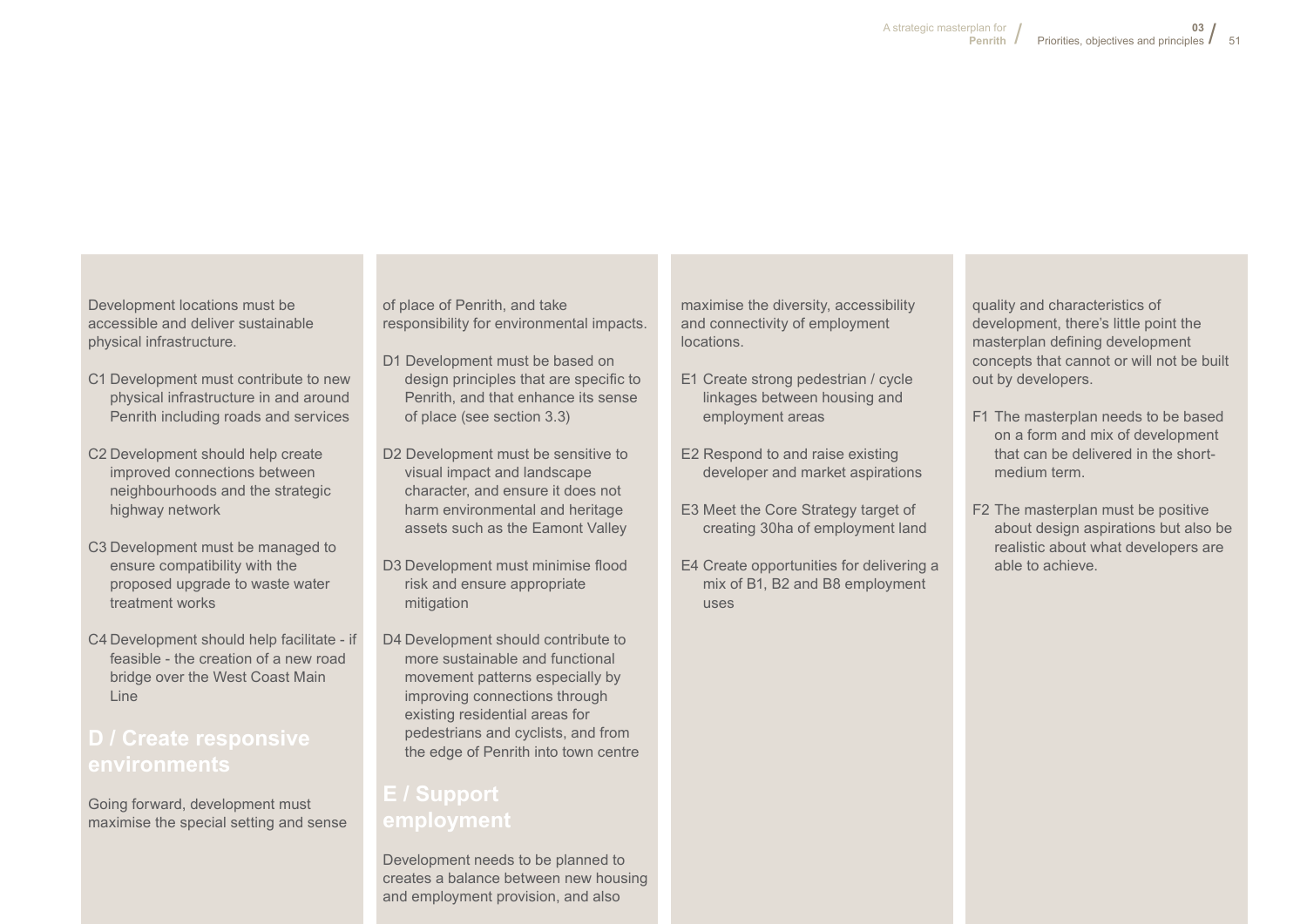## **Key design principles 3.3/**

Responding to the myriad priorities and objectives needs a holistic approach, and one that is structured and coordinated. A good starting point to this is to define design principles which can bind the masterplan together - a consistent foundation.

The design principles expressed here provide an important bridge between the priorities and objectives, the strategic masterplan itself (see section 4) and site development proposals / detailed design later in the process.

## **1 / Shaped by a special**

### **landscape character**

Penrith is defined by an attractive and charismatic balance between urban and natural environments. Its growth over time has occurred incrementally but in a way that seems 'organic' and in harmony with its setting, particularly with regards to topography and the relationship with Beacon Hill. Ensuring that urban extension continues this tradition of sensitive development is a key challenge, but vital to protecting Penrith's unique sense of place.

## **2 / A transition**

## **from urban to rural environment**

Care is needed to manage the transition between urban and rural environments. This requires intelligent design of buildings and spaces in terms of density, massing and views. Design must take cues from existing parts of Penrith that make it special and distinctive, but balance this with a recognition that extension sites will interface with open, rural environments.

The approach needs to create an appropriate urban edge - in some locations a 'hard', definitive boundary, in other a softer urban edge that 'feathers out' into the countryside. This also needs to take account of longer term consideration future development. How could the urban extensions planned for the period up to 2025 link with future, further urban extensions beyond this period?

Penrith

GROWTH

M6

**WCML** 

M6

**WCML** 

GROWTH

GROWTH THE

 $166$ 

**Beacon Hill** 

**Beacon Hill** 

GROWTH THE

A66

Penrith

52